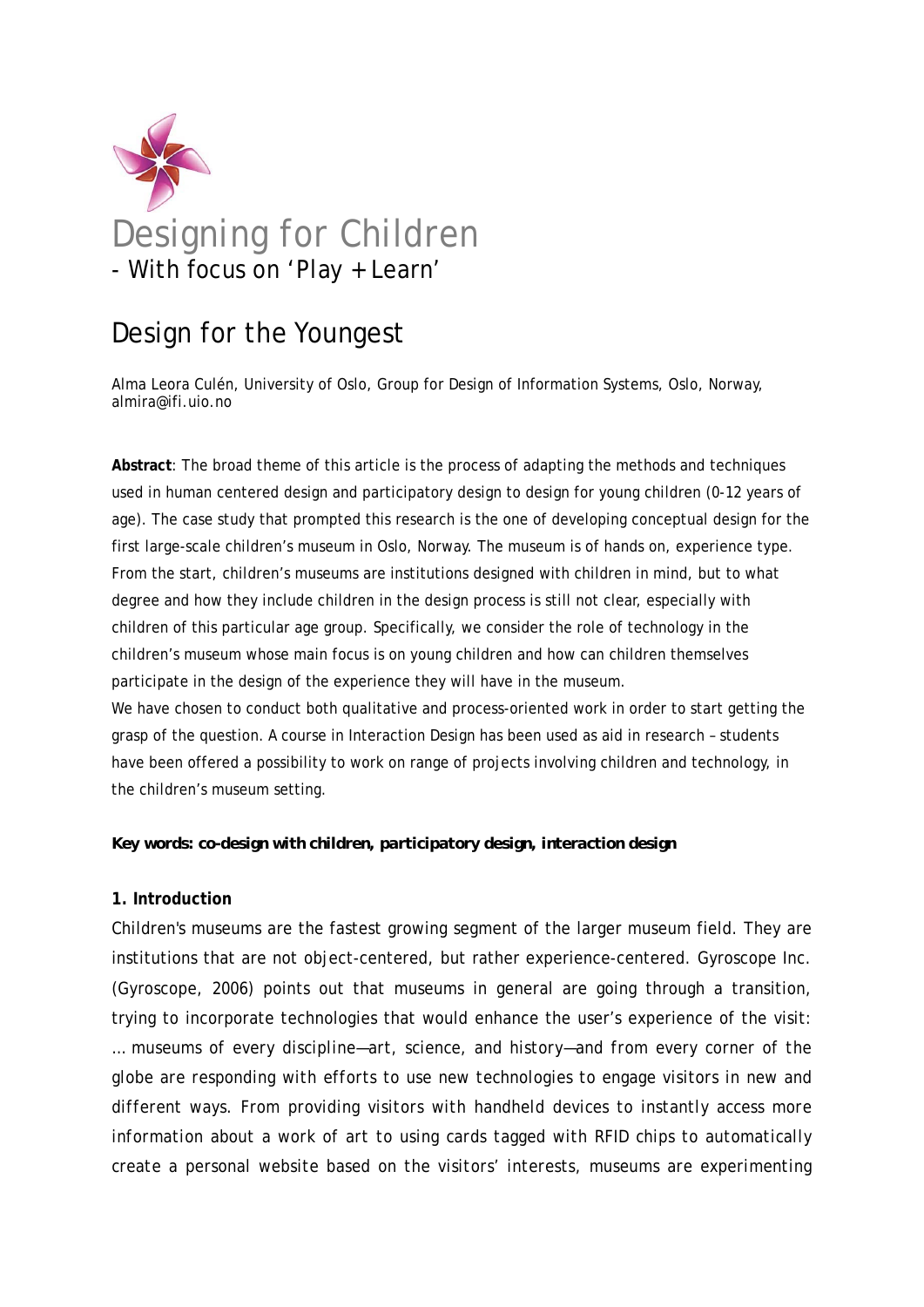*with ways these new technologies can enhance the visitor experience on site and at home."* (Samis, 2001) and (Sayre, 2005) speak of the same trends.

For children's museums the issue of the presence of technology is even more pressing and relevant. These institutions are designed for children born in the digital era, children whose lives unfold naturally around technology. The huge discussion of whether technology should be part of the museum experience will not be considered here. Experts from various fields have differing opinions on this topic. Children's museums are conceived as places that offer both learning and play. They are places that are inspiring and creative, challenging children's minds and expanding their views of the world we live in. As technology is a part of everyday life, it is natural to examine the degree to which it helps or impedes fulfillment of these goals. We hope to demonstrate that children's museums have larger potential to meet these goals, if children are allowed to participate in designing their experience with technology in the museum.

The author of this article has been put in the fortunate or unfortunate situation of being the technologist associated with the Oslo Children's Museum project. Fortunate part has to do with abundance of technological tools and toys, allowing for ever changing new exhibitions that attract and offer new possibilities for the use and reuse of the latest most interesting, easily changeable, pliable, adaptable interactions (both between humans and technology and as digital mediators for human to human interactions). The unfortunate part has to do with somewhat uncharted territory of knowing how to choose the best set of approaches to the design, what kind of collective knowledge will lead to eventual fulfilment of the institution's high goals and create a lasting bond between the museum and the community and museum and children in particular. Being an interaction designer, the following question unfolded naturally: how adaptable are the methods and techniques used in human - centered design and participatory design to design for young children (0- 12 years of age)? Can children contribute in a meaningful way in the planning and designing process that would also lead to a better understanding of how to use the technology in the future children's museum in Oslo, Norway? Can the Scandinavian tradition of user participation be modified to this user group in ways that would give meaningful results and contribute to the design and the experience that children will have at the museum?

We have chosen to conduct both qualitative and process-oriented work in order to start getting the grasp of the question. A course in Interaction Design has been used as an aid in research over the period of three years. Students have been offered the possibility to work on range of projects involving children and technology, in the children's museum setting. Twenty one projects have been conducted, covering a range of applications that may be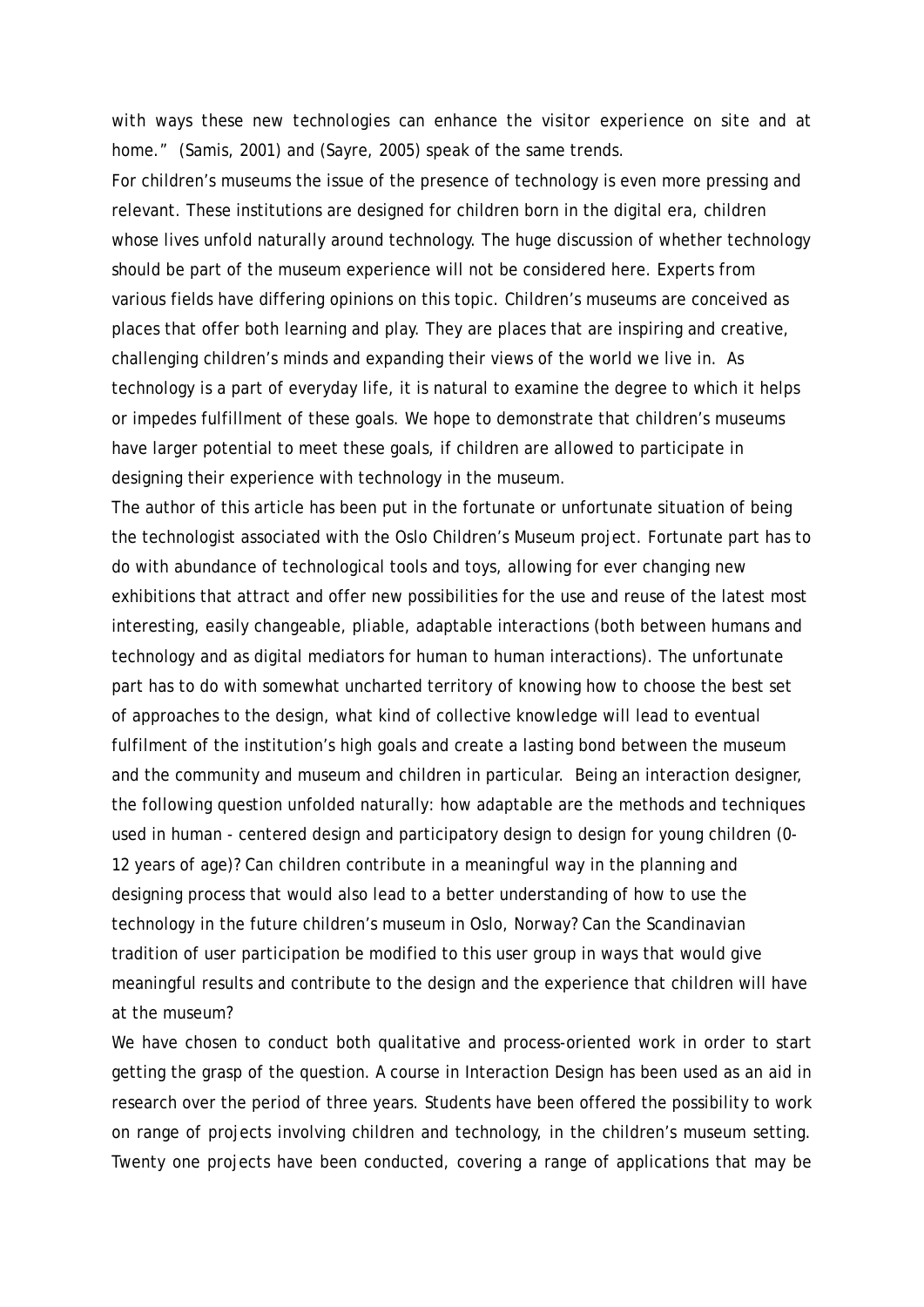placed into four categories: navigation through museum, entertainment, learning through play and web based applications bringing the museum experience home. Students on all projects were required to include children in the design process. Some have used them only to evaluate their design, some to inform the design, but some are now trying to go further and include children as informants to design and co-designers. We still lack consistent methods and techniques adapted to the specific setting we have, as well as experience in working with children in the spirit of co-designing, though happily, some initial steps will be presented in this paper.

# **2. Background**

# **2.1 Children and technology**

Many inspiring books and articles are found in the literature addressing children and play involving technology; see for example (Laurel, 2004), (Barab, 2009), (Ackermann, 2009) and (Buckingham, 2007). Buckingham's message is that young people need to be given a new form of digital literacy that is both critical and creative. The creativity part has become to a large degree appropriated by the field of interaction design (in the scientific community). The problem is that, although the field of interaction design has a strong focus on the users, children and young adolescents are very rarely included in the design process of the technology that is intended for their use.

One of the pioneers, who started to write about involvement of children in the design process, is Allison Druin. Her four books, (Druin, 1996), (Druin, 1998), (Druin, 2000), (Druin, 2009) as well as the article presented at CHI (Druin, 1999) have been groundbreaking in establishing methods for working with children in the design process (cooperative enquiry) as well as documenting the merits of including the children in the process.

In (Druin, 2002) Druin writes: *In the Human-Computer Interaction community, we have a short but rich history of developing shared paths for communication between diverse users and technologists. However, this history of shared communication is even shorter and less developed for our children as users, testers, informants, and partners in the technology design process. With the emergence of children as an important new consumer group of technology (Heller, 1998), it is critical that we support children in ways that are useful, effective, and meaningful for their needs. With this in mind, we need to question how we can build new technologies that respect children for their ability to challenge themselves and question the world around them. We need to understand how we can create new technologies that offer children control of a world where they are so often not in control."*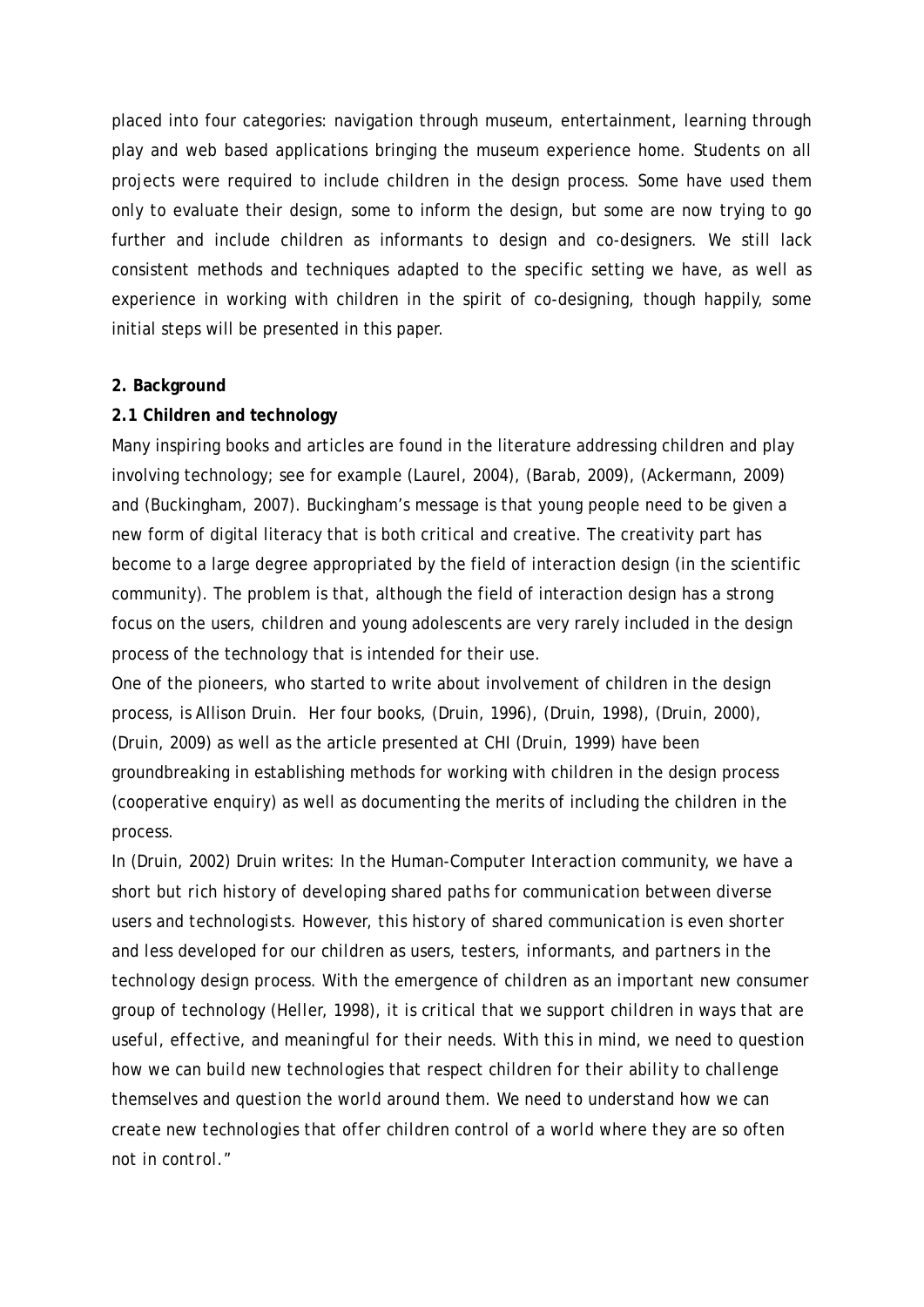#### **2.2 The role of children in the design process**

In the same article (Druin, 2002), Druin describes in detail the four roles children may have in the design process: user, tester, informant to design and design partner. She gives historical background for each role and, challenges with it and the impact a child in the role may have on technology. Here, we just briefly describe these roles.

User would be a child observed, video taped or similar, while using the product. The goal would be to see what impact the product has on a child. Tester is a child who would participate in user testing during the design process (typically testing prototypes). A child becomes a design informant if he/she contributes with something in the design process (researchers may, for example ask for some prototypes, sketches or simply observe the child using similar existing products). Design partner would be a child who is part of the entire design process, in the role similar to the role of informant, but spanning the whole design experience.

It is in this context, as well as that of (Druin, 1999) and (Druin and Fast, 2002), that we will look at what role children have had in the various projects related to Oslo Children's Museum.

# **3. Case study: learning about working with children**

# **3.1 Interaction Design projects, 2007**

In the fall of 2007 we used the Children's museum project as the case study in the HCI course at the University of Oslo for the first time. Students taking the course were seniors and a smaller number of graduate students. The children's museum project was one of several possible projects to choose from. Projects (HCI projects, 2007) that had to do with Children's Museum were: The Musical Steps, Personalization of the Children's Museum, Interaction Device, Distribuert audiovisuelt system for museer (Virtual Mirror), Our World, Verdensrom (Universe) and Visual Telephony (two of them are submitted in Norwegain language, but the rest of them are available in English). The students of this year were not told explicitly when and how to involve users, nor has the work of Druin (and more specifically, roles that children can play in the design process) been presented to students. All teaching was done from the first edition of Interaction Design book (Preece, 2007).

Careful review of children's engagement in the project revels that children have been used in more traditional roles of users and testers. None of the groups went further than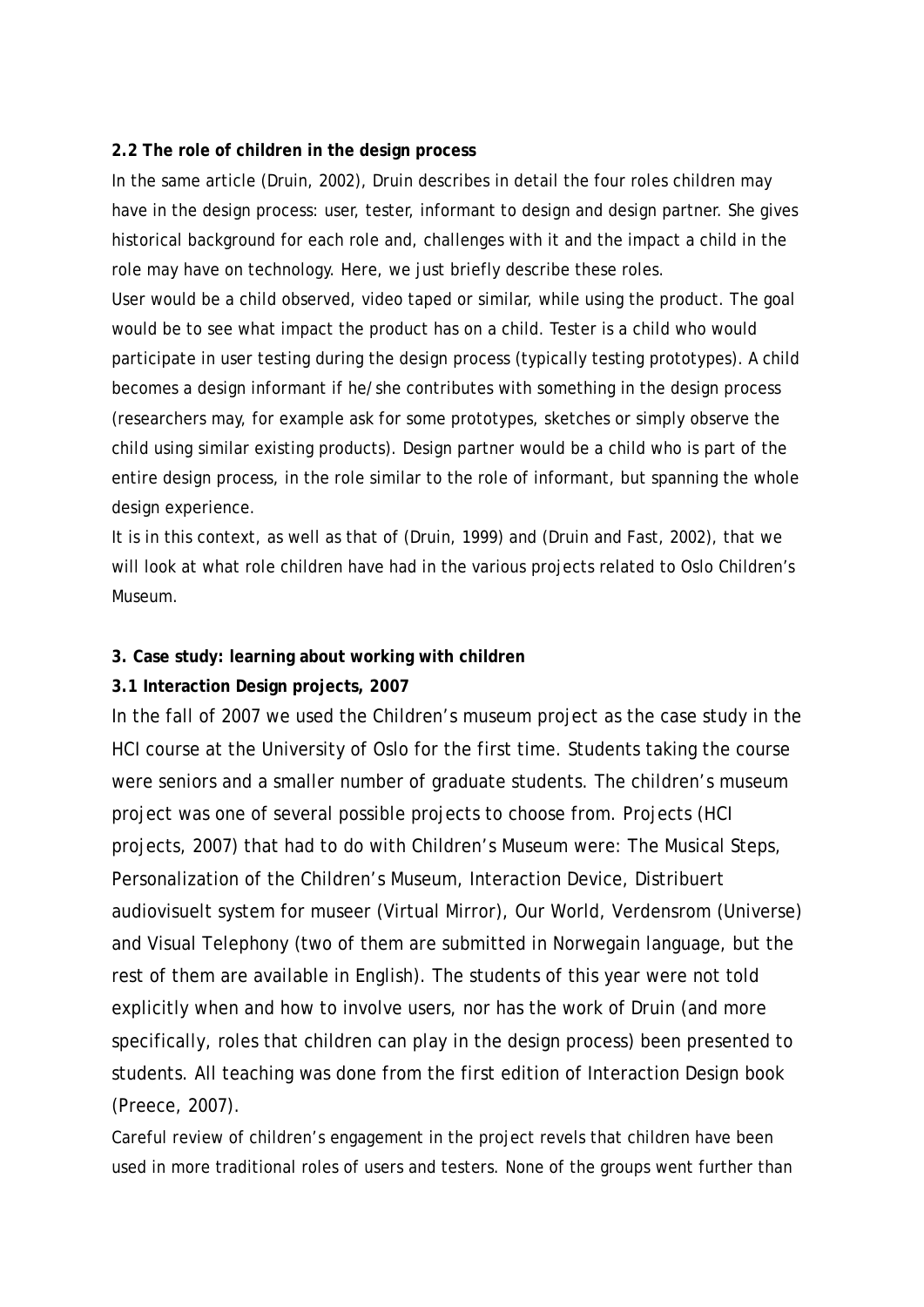that. However, some experiences recorded in their projects are worthwhile mentioning: Students from Musical Steps group (Figure 1), final report: *"Our group is working on the idea of a musical steps installation. The idea is to have sensors in a room, so that when triggered, they will play a sound. To form a prototype we firstly conducted observations of the user group, and got in contact with Oslo Barnemuseum. They were eager to follow our project, and were able to provide a test group for our prototype. Based on the data from the observations connected with our idea, we constructed a pilot. We executed the pilot on a small group of volunteer children. This was prior to our prototype test with the test group, with the intention of improving our prototype further before the prototype was tested. These preliminary tasks showed to aid us greatly in constructing a welldefined and beneficial test run of our prototype. The test of the prototype was very successful, with plenty of happy kids, and with our goals for the prototype achieved. Although it was limited due to budget, it shows a great potential."* 



Figure 1. Children testing the Musical Steps prototype

Students from Our World group (Figure 2), final report: *"Designing for children is not easy. They think, interpret, and react to situations differently than adults. Understanding how children are reacting to different kinds of aspects to our simulator will be very important. Also, understanding how they are playing and learning new things will be necessary to design a good product."* 



Figure 2. Prototype that Our World group has made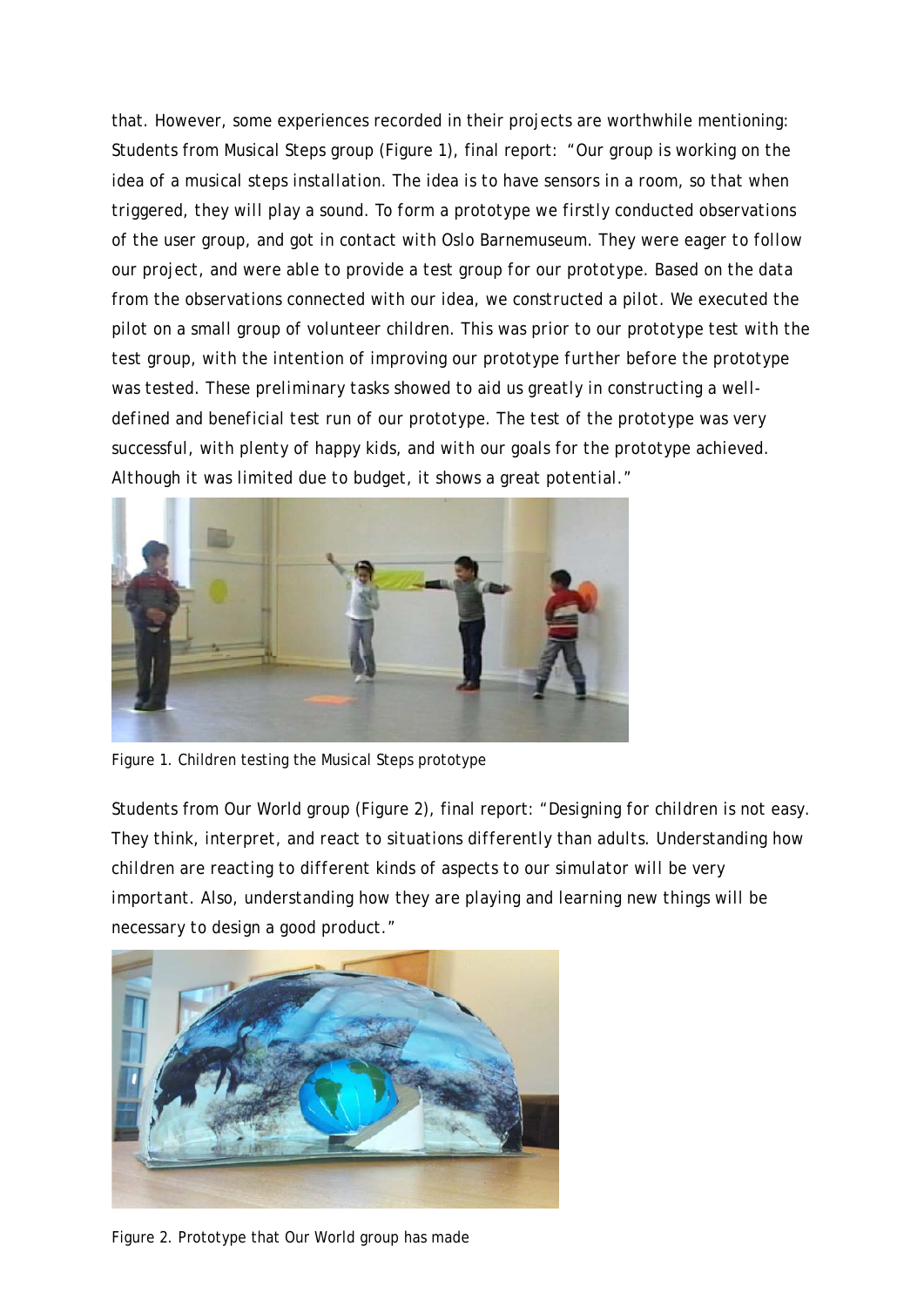#### **3.2 Interaction Design projects, 2008**

In 2008 (HCI, 2008) there are six new projects involving children. Those are Interaction Poster, Console 1 and Console 2, Augmented shadows, Dinosaur and Color Pot. This time, students were encouraged to start involving children as early in the process as possible. Still, nothing was presented explicitly about methodologies of working with children. That children can have a more active role in the design process was not mentioned that year either. Without making any judgement about the quality of projects themselves, it may be noticed that the involvement of children in these projects is stronger than the year before.

Students from Color Pot group, final report: *"We tried to get them to just step on a few of the colours, to see if they got more interested in the mixing when it was clearer with just two colours. They seemed to enjoy this very much, but it was still the jumping and dancing that was interesting, and not the screen in the same amount. What the girls were missing to make it even more fun was music, so when they asked for that after a while, we started the CD player that was in the room. The CD was in very poor shape, and the music was full of hickups. This didn't seem to bother the girls, as they were having fun anyway. After some time, the program which displayed the colours stopped working, and the beamer just showed the coding. We thought that this was a good time to punctuate our test, but we weren't allowed to do so by the girls, so we had to start the program again, and let them keep on for a while longer until our time ran out and we had to pack up and leave."* This last group has received a new input that they did not initially consider, that is to add the music to their colour mixing. This input was not solicited by them as researchers; they still used children as testers only. But they experienced how children's input could be valuable to their project. A step from here to asking the children for ideas and input is a small one.

Students from Console 2 group, final report: *"Our overall responses to the concepts we have introduced to the children have been that they find it both appealing and captivating, but there is a definite threshold for many of the children regarding the exploration of its functions. Our solution to this has been to introduce an adult facilitator to demonstrate some of the initial functions. Based on this most of the children had no trouble exploring it further, and especially the multi-user experiences were immediately favoured. We also saw several occurrences and experiences feedback that confirmed initial documentation with regards to gender regarding the male need to achieve and the female preferences to social functions. It is also sad that we were unable to explore how our functions might be adopted and adjusted to physically and mentally challenged children.*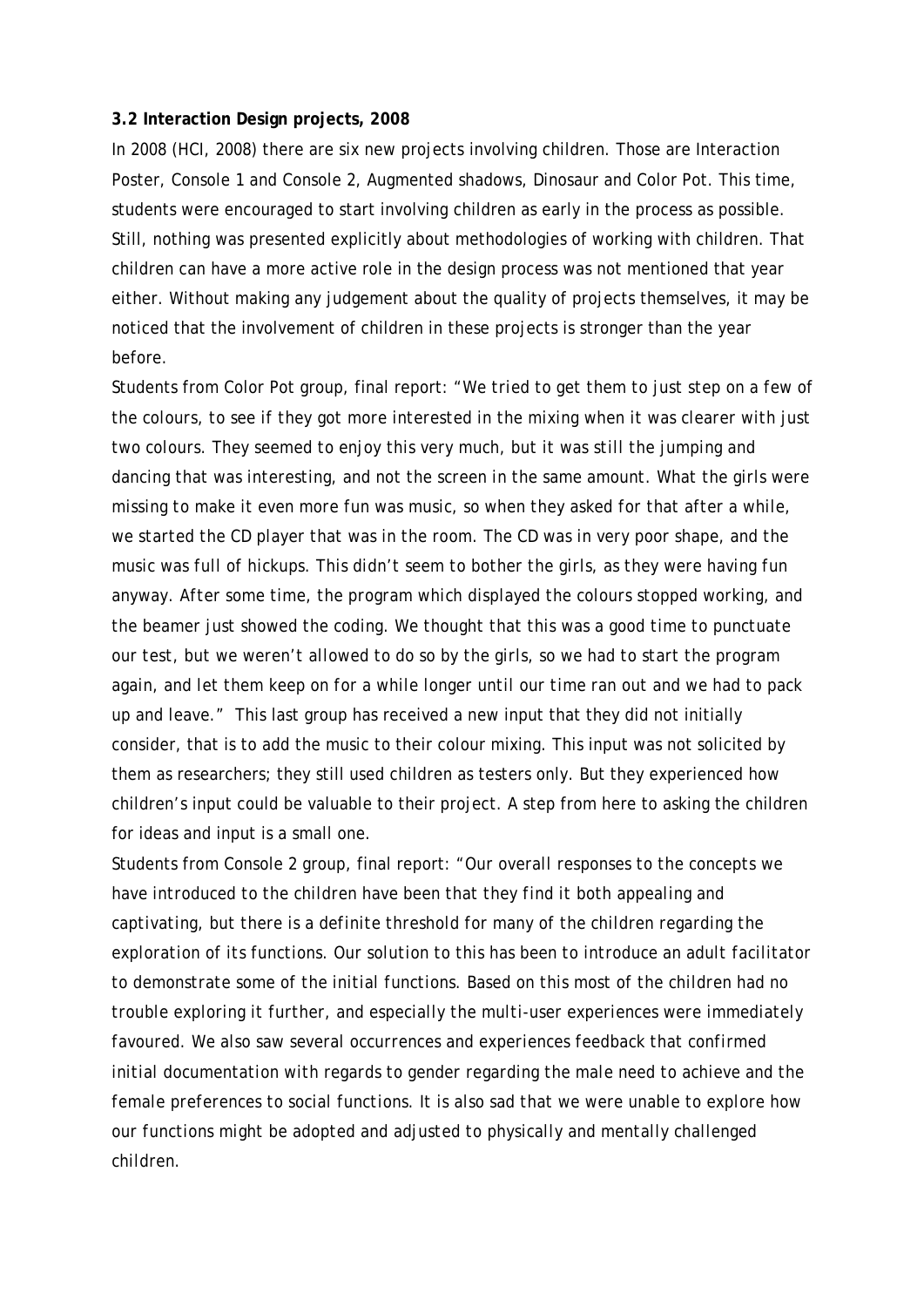*For a possible future it has become obvious to us that we would need to introduce participatory design methods to both confirm our ideas and as a source for new ones."*  The last sentence explicitly states that students would like to give the larger and more active role to children in their design process.



Figure 3. Children testing Augmented Shadows

Students from Augmented Shadows group (Figure 3), final report: *"We observed the children and we interviewed them. We took videos and pictures. Observations for a field study are usually analysed by experts to extract interesting information from what happened. For instance, it would be very interesting to ask child psychology specialists what they think of our observations."* And another quote from the same group: *"Having the opportunity to work with children was a very interesting experience."*

# **3.3 Interaction Design projects, 2009**

This year is somewhat different. These projects are not finished at the time of this submission, but they are still relevant, since this was the first year where part of the teaching at the very beginning was to bring attention to different roles children can have in the process. Students were made aware of the relevant work of Druin (Druin, 2009), (Druin et.al, 2001), (Montemayor, 2002), (Druin, 2002) (Taxen et al, 2001) and (Gelderblom, 2009).

There were 10 groups of students this year that chose to work with children. One of the groups has dissipated, so there are 9 projects being conducted at this time that involve children (there are only 3 projects in different areas). The projects are (HCI,2009): Interactive Art, Children's Search on Web, Virtual Window, The World of Garbage, Children's World, Health Awareness, Save the Planet!, eBook Reader and Interactive Guest Book.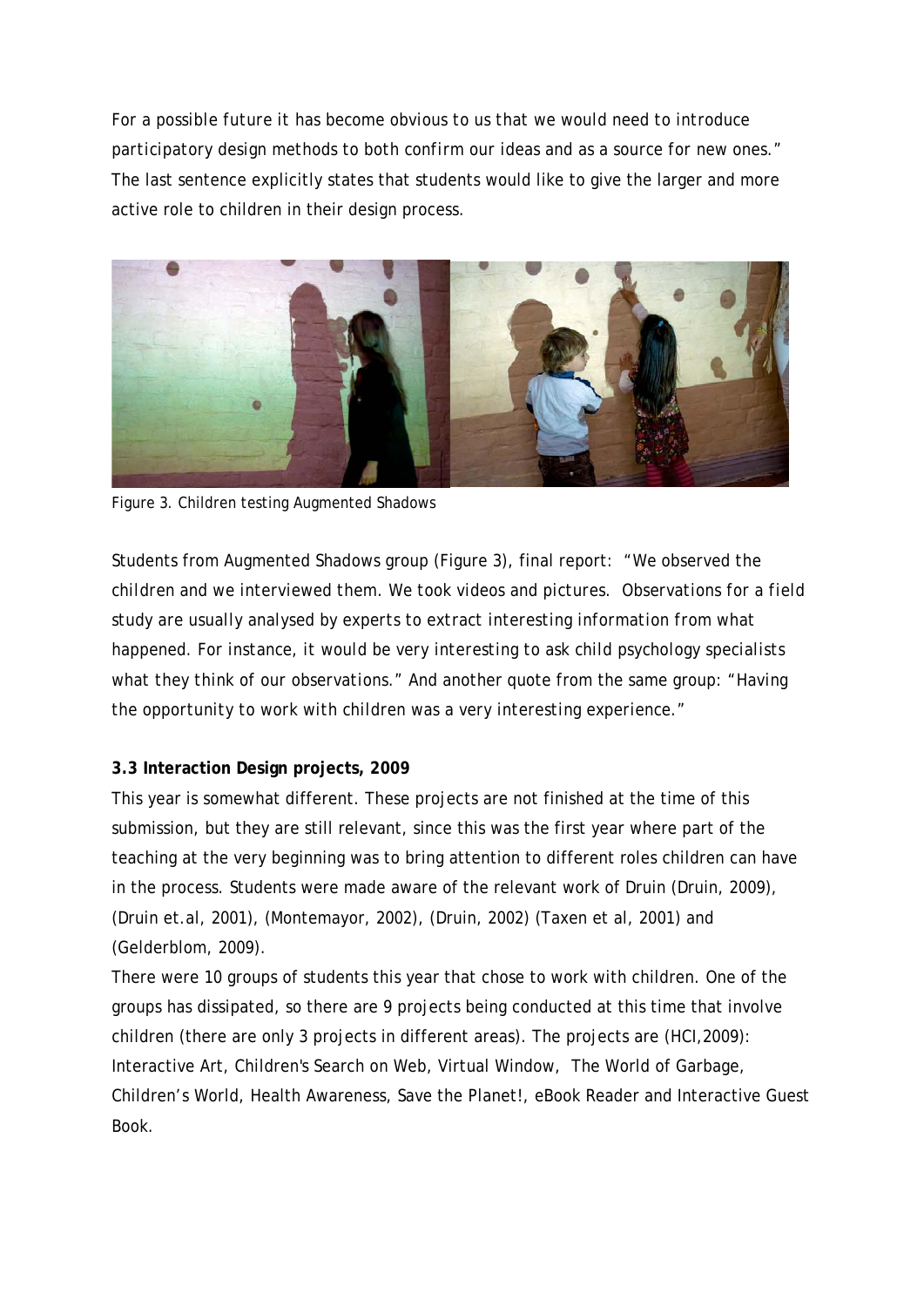Students were advised to make contact with children before they actually had any firm idea of what they want to do and talk to them about it. Not all of the groups have followed this advice, but for the ones that did, something interesting happened: students took children more seriously. Children, most of them from one specific school and class (fourth grade), have seen several different projects and participated in them repeated times. Their desire to participate has been increasing, and they with more enthusiasm and curiosity meet the groups to see "what has happened since the last time". One group of students was working with children aged 4-5. They have had three visits to the child care center the children are attending, and worked with the same group of kids. Children have, with each visit, become more interested and eager to interact with students. "I had no idea that this could be such an enriching experience" said one of the students from this year's class. The authors cooperation with students has increased, cooperation between different groups has also changed towards more frequent interaction. Students from Children's search on Web group (Figure 4), midterm report: "Some of the

drawing shows us how the children imagined their interaction with the computer to be richer than today."



Figure 4: Children were asked to sketch how they envision their interaction with the computer

Students from Virtual Window group (Figure 5), midterm report: *"We really felt we got more out of the session than we anticipated. First of all, the concept was readily accepted; we got the impression that the children considered the concept of a virtual window as fun and enchanting. The kids came with many suggestions and even some new ones during the brainstorming sessions. The Plexiglas window proved a great toy and it was evident that the simple concept of interacting through a window was considered fun."*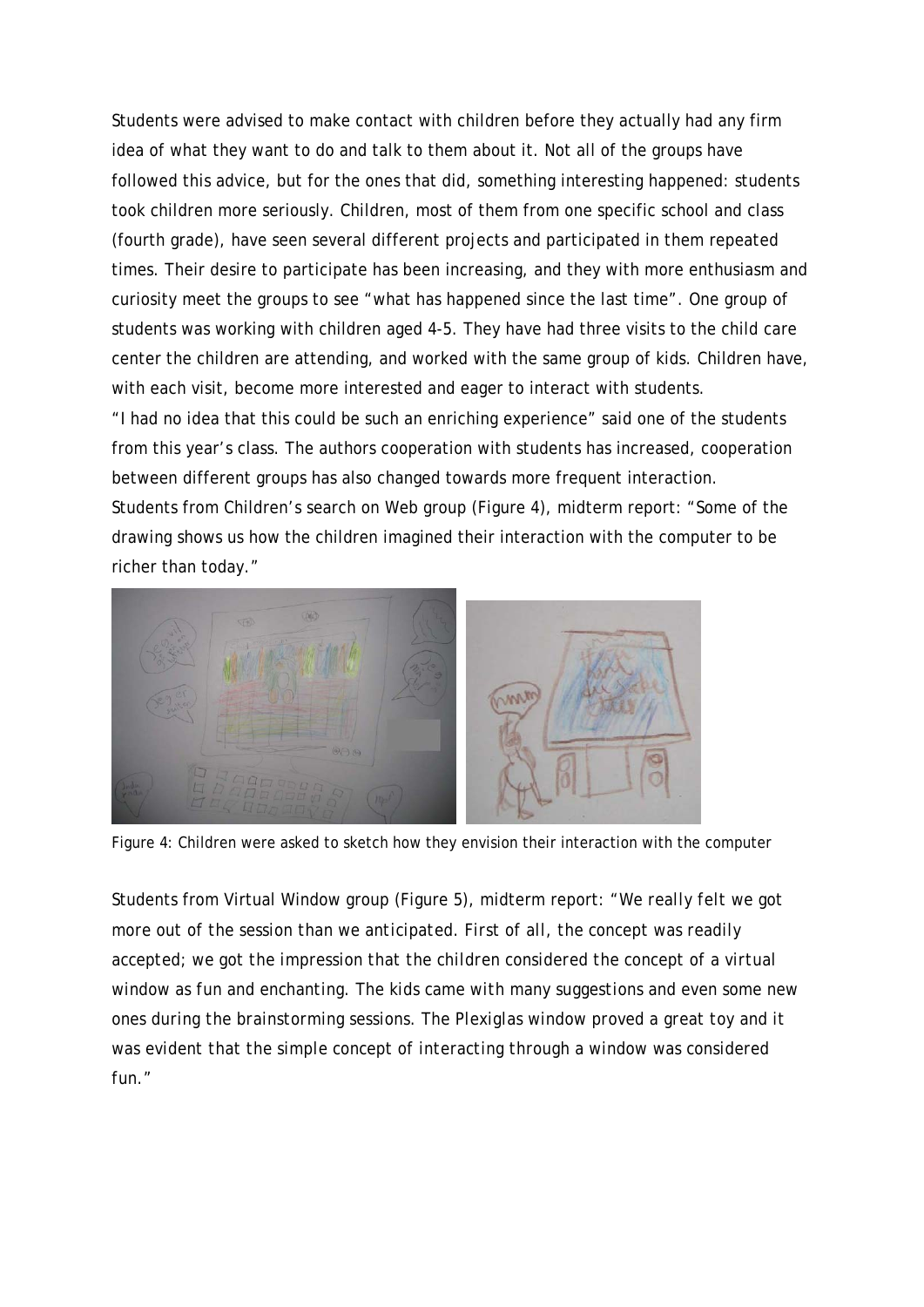

Figure 5: Students prototyping and brainstorming together with children

Students from The World of Garbage group (Figure 6), midterm report: *"The kids made it clear that they wanted to choose among a great deal of alternative characteristics of characters boy/girl, human/cartoon, different kinds of look, different voices, and so on. Maybe the best suggestion was a character made out of garbage which was given human behaviour. The children also came up with ideas that they could come up with their own "garbage songs" and make the character sing the songs, so as you can see the children's fantasy has practically no limits."*



Figure 6: Students awaiting the group of children for brainstorming session

Students from eBook Reader group (Figure 7), midterm report: *"Utilizing the methodology of Contextual Inquiry (CI), where the data gathering is in the users own environment (Druin, Bederson, Boltman, Miura, and Platt 1999), and Participatory Design (PD) where we asked direct questions about designs, we had the children showing us how they would physically select a book they would want to read, and tell us why. This showed us what properties the children consider when deciding on a new book to read. Then we had the children using their imagination and draw how they picture selection of books on a*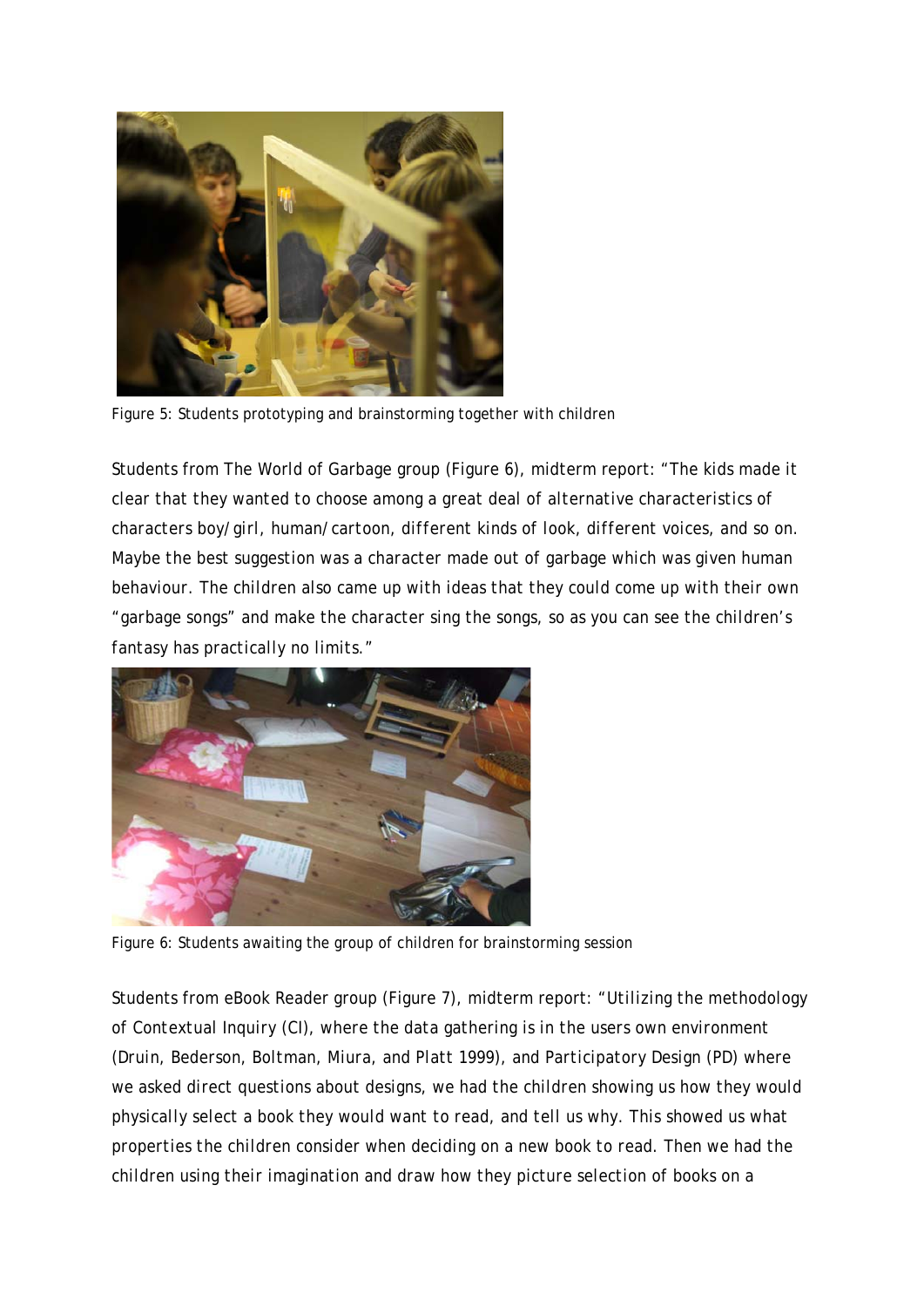*minicomputer (see Figure 6). Afterwards we let them interact with eBook readers (Iliad) we had brought with us. Finally we asked them to do another drawing of how an eBook reader would look if the children themselves had designed it. This is what Allison Druin in her paper «The Role of Children in the Design of New Technology» calls using the children as informants."* 



Figure 7: A child's drawing of the interface: how to select a book on eBook reader

To summarize briefly, there is a visible progress in the manner of working with children over the past three years. The more one experiences children's evolving role in the design process, the more one sees it's potential. Even though we are just now exploring mixing of ideas (Guha et al, 2004) and contextual enquiry (Druin, 1999) more consciously through the teaching and project work with children, there is no doubt that it is worthwhile to do so. The opportunities in the field of interaction design for children are huge, and their inclusion as design partners is an interesting and rewarding direction to take, in particular in regards to the development of children's museum.

# **4. Conclusions**

It is important to remember that in designing for children, children can be included if one chooses to do so. There are difficulties, but also enormous benefits from using this approach. In the traditional design of children's museum, children are merely present as users, sometimes testers. All the project work that we have done, has established for us that involving children as much as possible, ultimately partnering with children in the design process, is the right direction to take. By involving children in the design process, one can gain precious knowledge about how children learn, what they need and what they want. And we can give them in return satisfaction and growth from participating in the process and last, but not least, a true bond to the museum (I have been part of creating this).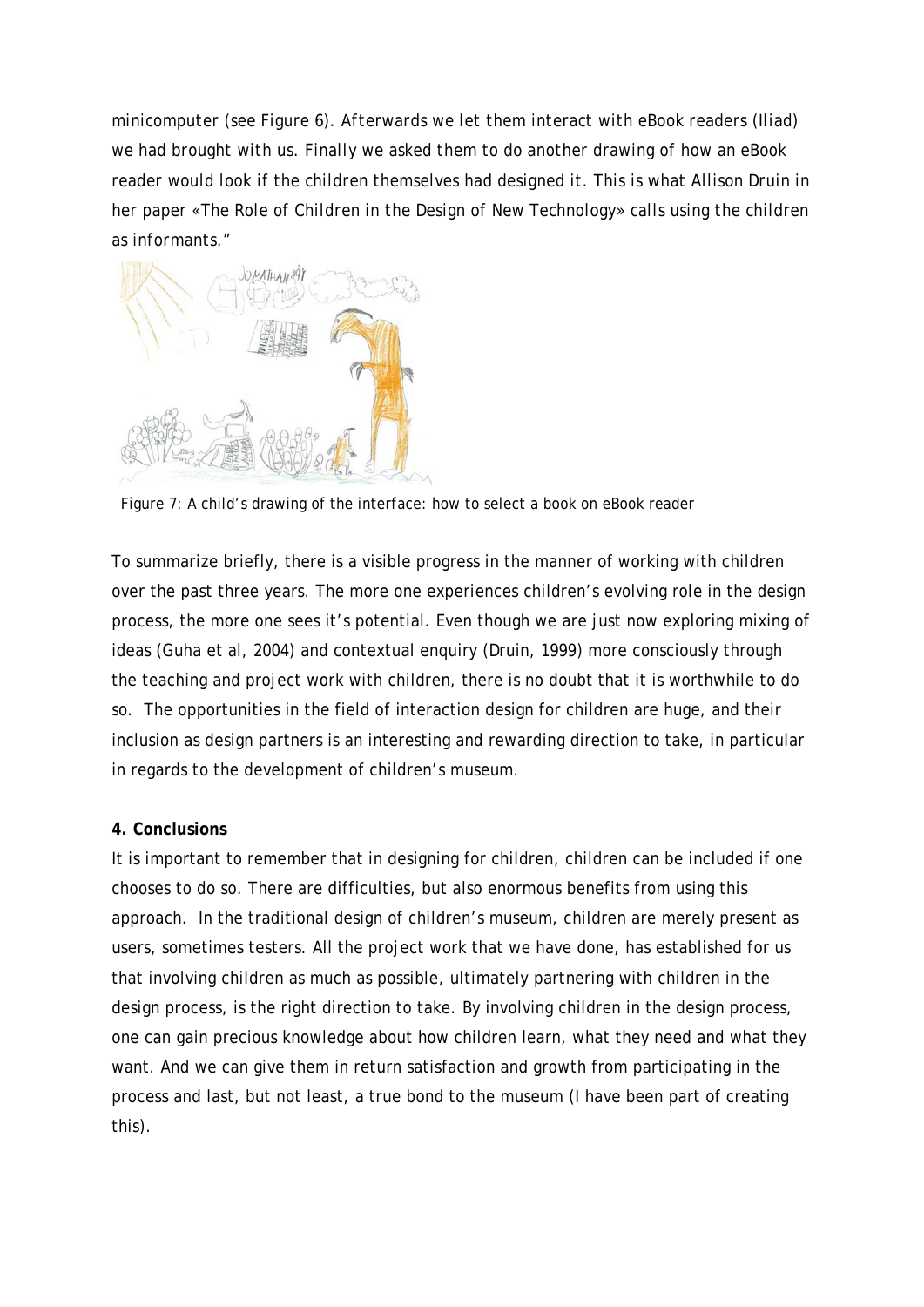#### **Acknowledgement**

Gratitude is due to Oslo Children's Museum project team, for enabling students to do their projects with children in the mobile museum setting, following up student teams and giving them constant encouragement.

#### **References**

Gyroscope, Inc. (2006) Museums in Transition: Emerging Technologies as Tools for Free-Choice Learning [Online PDF]. Available at

<http://www.gyroscopeinc.com/News/articles/MuseumsInTransition.pdf> [Accessed 11 November 2009]

Samis, P. (2001) Points of Departure: Integrating Technology into the Galleries of Tomorrow. International Cultural Heritage Informatics Meeting, 2001. Available at

<http://www.archimuse.com/ichim2001/abstracts/prg\_115000640.html> [Accessed 11 November 2009]

Sayre, S. (2005) Multimedia that Matters: Gallery-based Technology and the Museum Visitor. First Monday, Peer- Reviewed Journal on the Internet 10, number 5. Available at

<http://www.firstmonday.org/issues/issue10\_5/sayre/index.html> [Accessed 11 November 2009]

Laurel, B. (2004) Design Research, Practice, and Principles for Digital Kids. Commissioned paper for the Macarthur Foundation [Online PDF]. Available at

<http://www.exploratorium.edu/research/digitalkids/games.html> [Accessed 11 November 2009]

Barab S.A., (2009) Educational Games: Effective learning through (inter)action. Key note lecture, IDC 2009, Como, Italy

Ackermann E. K., Decortis F., Hourcade J. P. and Schelhowe H. (2009) Digital Technologies and Marginalized Youth: Reducing the Gap, IDC 2009, Como, Italy

Buckingham D., (2007) Beyond Technology: Children's Learning in the Age of Digital Culture, Polity Press

Druin., A. and Solomon C. (1996) Designing Multimedia Environments for Children, Wiley

Druin, A. (1998) The Design of Children's Technology Morgan Kaufmann Series in Interactive Technologies, Morgan Kaufmann

Druin, A. and Hendler, J. (2000) Robots for Kids: Exploring New Technologies for Learning (Interactive Technologies) Morgan Kaufmann

Druin, A. (2009) Mobile Technology for Children: Designing for Interaction and Learning , Morgan Kaufmann Series in Interactive Technologies, Morgan Kaufmann

Druin A., (2009) Dispelling Myths and Changing Minds: New challenges and opportunities in designing for and with the world's children, Key note lecture, IDC 2009, Como, Italy